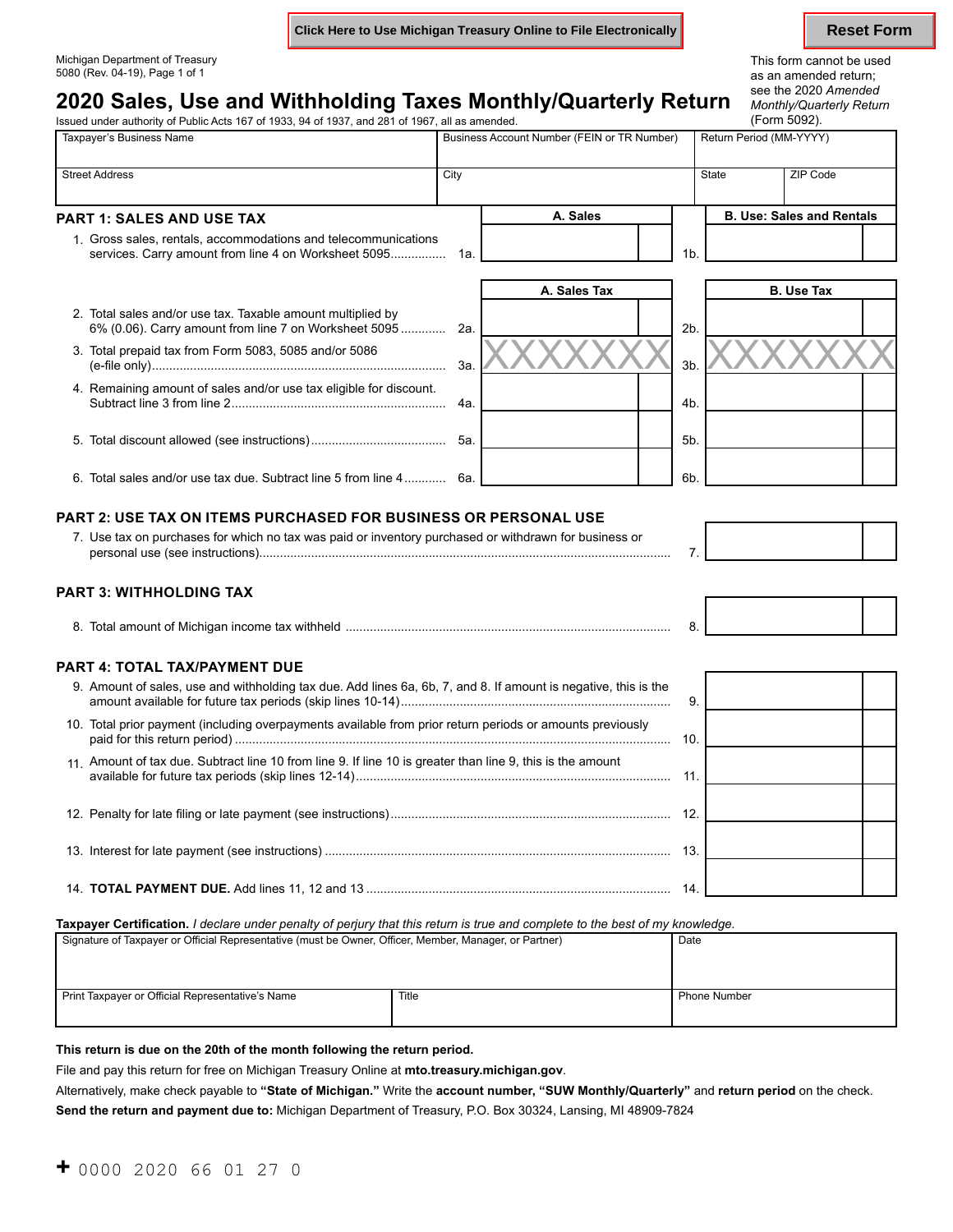## **Instructions for** *2020 Sales, Use and Withholding Taxes Monthly/Quarterly Return* **(Form 5080)**

Form 5080 is available for submission electronically **Quarterly Filer** 

usingMichigan Treasury Online (MTO) at the tax is less than \$27, calculate the discount by<br> **noto.treasury.[michigan.gov](https://michigan.gov)** or by using approved tax<br> **notice** in the tax is less than \$27, calculate the discount by<br> **notice** 

IMPORTANT: This is a return for sales tax, use tax<br>and/or withholding tax. If the taxpayer inserts a zero on<br>or leaves blank any line reporting sales tax, use tax or<br>withholding tax, the taxpayer is certifying that no tax<br> is owed for that tax type. **Only enter figures for taxes** • If the tax is paid by the 20th, calculate discount using this **the business is registered and/or liable for.** If it is formula: (Tax x .6667 x .005). No maximum discount determined that tax is owed the taxpayer will be liable for applies. the deficiency as well as penalty and interest. Complete Credit Schedules **the** *Sales, Use and Withholding Taxes Monthly/Quarterly* 

**Line 1b:** Enter the amount from Worksheet 5095, line 4B. enter on line 5 of this form.

Line 2a: Total Sales Tax. Negative figures are not allowed.<br>
Enter gross sales minus allowable deductions, times 6%,<br>
which is the amount from line 7A on Worksheet 5095.<br>
Line 2b. Tary amount from line 9 of the Worksheet 5

Line 2b: Total Use Tax. Negative figures not allowed.<br>
Enter total receipts from sales, rentals, and services, minus<br>
allowable deductions, times 6%, which is the amount from<br>
allowable deductions, times 6%, which is the a line 7B on Worksheet 5095. **PART 3: WITHHOLDING TAX** 

**Line 5:** Total Discount Allowed for Timely Filing.<br>Discounts apply only to  $2/3$  (0.6667) of the sales and/or use tax period.<br>tax collected at the 6 percent tax rate. See below to calculate the discount: **PART 4: TOTAL TAX/PAYMENT DUE** 

- If the tax is less than \$9, calculate the discount by future tax periods (skip lines 10-14). multiplying the tax by  $2/3$  (.6667). **Line 10:** Enter any payments submitted for this period prior
- 
- If the tax is more than \$1,200 and paid by the 12th,<br>
calculate discount using this formula:<br>
(Tax x .6667 x .0075). The maximum discount is \$20,000<br>
for the tax period.<br>
 If the tax is more than \$1,800 and paid by the
- 

- 
- 
- 
- (Form 163).<br>
(Form 163).<br>
Figure 163).<br>
Calculate 1680 and paid by the 20th, calculate 1680 and paid by the 20th, calculate 1680 and paid by the 20th,

and Amended Monthly/Quarterly Worksheet<br>
The only credit schedules (Form 5093, 5085 and/or<br>
(Form 5095, hereafter referred to as Worksheet 5095)<br>
prior to completing this form.<br>
PART 1: SALES AND USE TAX<br>
PART 1: SALES AND quarterly return, calculate the allowable discount on sales tax separate from the sales tax discount calculated on the **Line 1a:** Enter the amount from Worksheet 5095, line 4A. Credit schedule. Sum both sales tax discount amounts and credit schedule. Sum both sales tax discount amounts and

**Monthly Filer Line 9:** If amount is negative, this is the amount available for

• Enter \$6 if tax is \$9 to \$1,200 and paid by the 12th, or \$9 to filing the return or any overpayment from prior periods. to \$1,800 and paid by the 20th.<br>
Liability minus prior/over payments for this period must<br>
Liability minus prior/over payments for this period must<br>
Liability minus prior/over payments for this period must<br>
Liability minus

• If the tax is more than \$1,800 and paid by the 20th,<br>calculate discount using this formula: check payable to the "State of Michigan." Write the account<br>(Tax x .6667 x .005). The maximum discount is \$15,000 number, "SUW